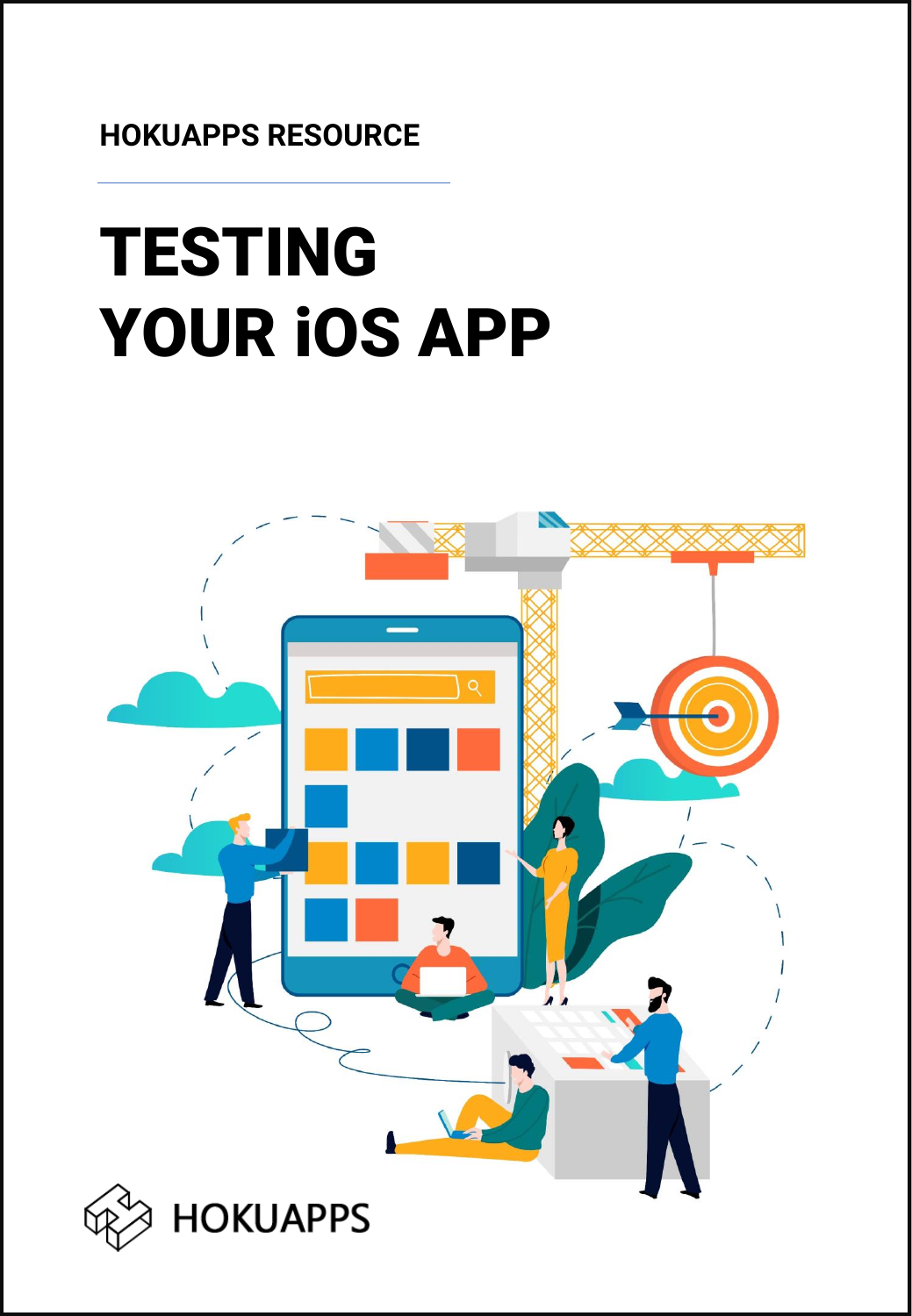#### To test your iOS application, you will need to download TestFlight to your iOS device.

## **Q>> What is TestFlight?**

Ans>> TestFlight is a platform provided by Apple that allows you to send a testable version of your app to specific beta users. It's important to realize this is different than the Apple App Store (which is available to the general public).

Each build is available to test for up to 90 days, starting from the day the developer uploads their build. You can see how many days you have left for testing under the app name in TestFlight. TestFlight will notify you each time a new build is available and will include instructions on what you need to test.

# **Q>> Steps to download the application**

Ans>>

Step 1: Installation

• Install **[TestFlight](https://apps.apple.com/us/app/testflight/id899247664)** on the iOS device that you'll use for testing.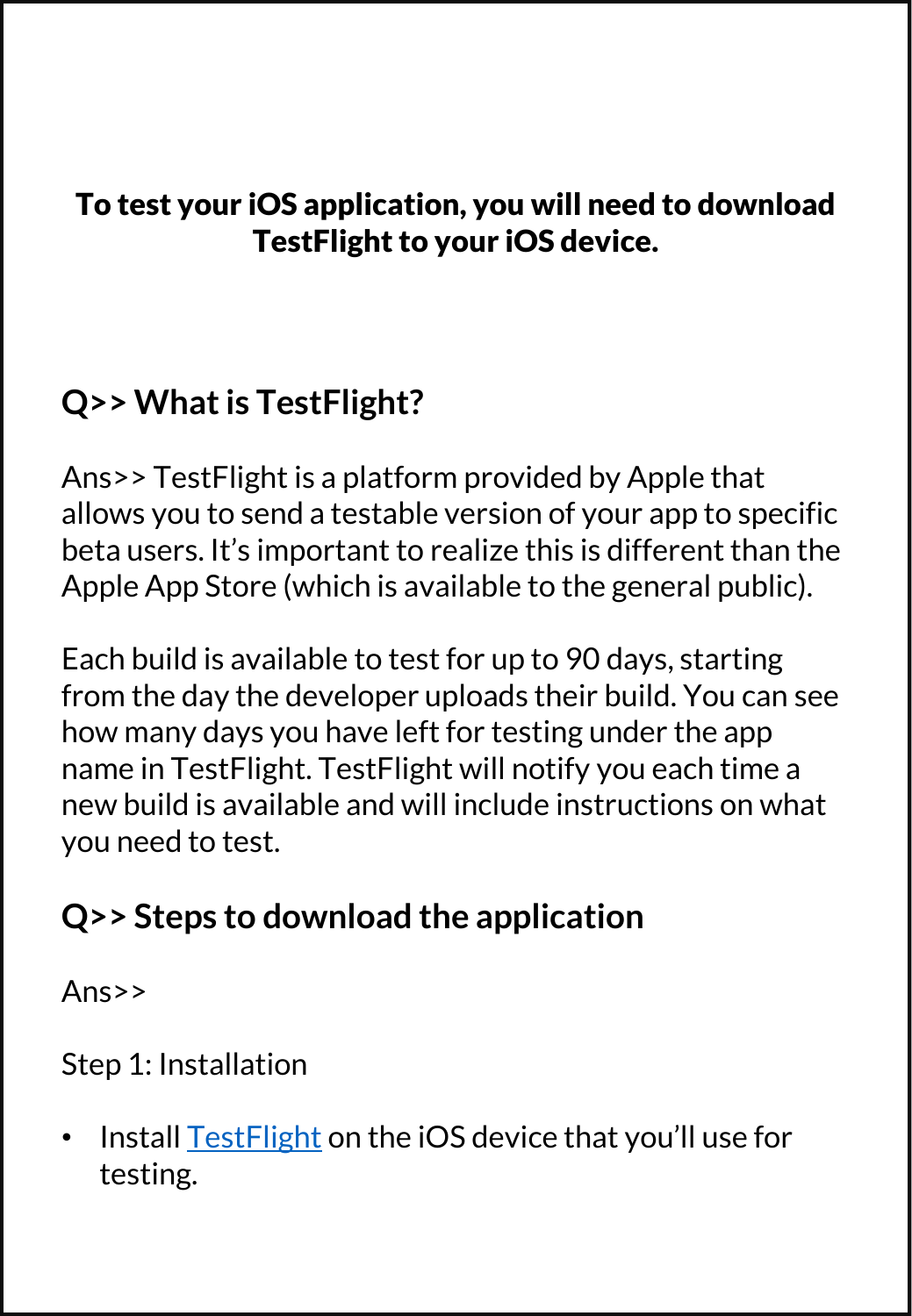| 055.00 P                                        | 6:40 PM                   | 38%1<br>, m<br>Œ                                                                                                                           |
|-------------------------------------------------|---------------------------|--------------------------------------------------------------------------------------------------------------------------------------------|
|                                                 | TestFlight (4)<br>Apple : | "OPEN                                                                                                                                      |
| <b>Details</b>                                  | Reviews Related           |                                                                                                                                            |
| TextFlight<br><b>Updates</b>                    |                           | Updates                                                                                                                                    |
| Ahmer<br>Perimet 11.0<br>Prim in Trud a .:      | <b>LIFOATS</b>            |                                                                                                                                            |
| Testing<br>Pages<br>Wood FEL<br>Imar to hote a  | 19916                     | - Full service<br>- Side Inches<br>-Dansen per<br>- Illinin implicato<br>- New Work and Fat<br>1. Add audio to a co<br>- Distance textile? |
| Abinbers<br>$m = 123$<br>all the family at      | <b>CITEN</b>              | Testing<br>Page<br><b>STATE</b>                                                                                                            |
| Keytotte:<br>Weight (LET)<br>Photo by Teah at 1 | CRYS                      |                                                                                                                                            |
| 疆<br>Ting Ch                                    | Exp                       |                                                                                                                                            |

• Open your invitation email or **tap** on the public link on your device.



• **Tap View in TestFlight or Start Testing**; or **tap Install** or **Update** for the app you want to test.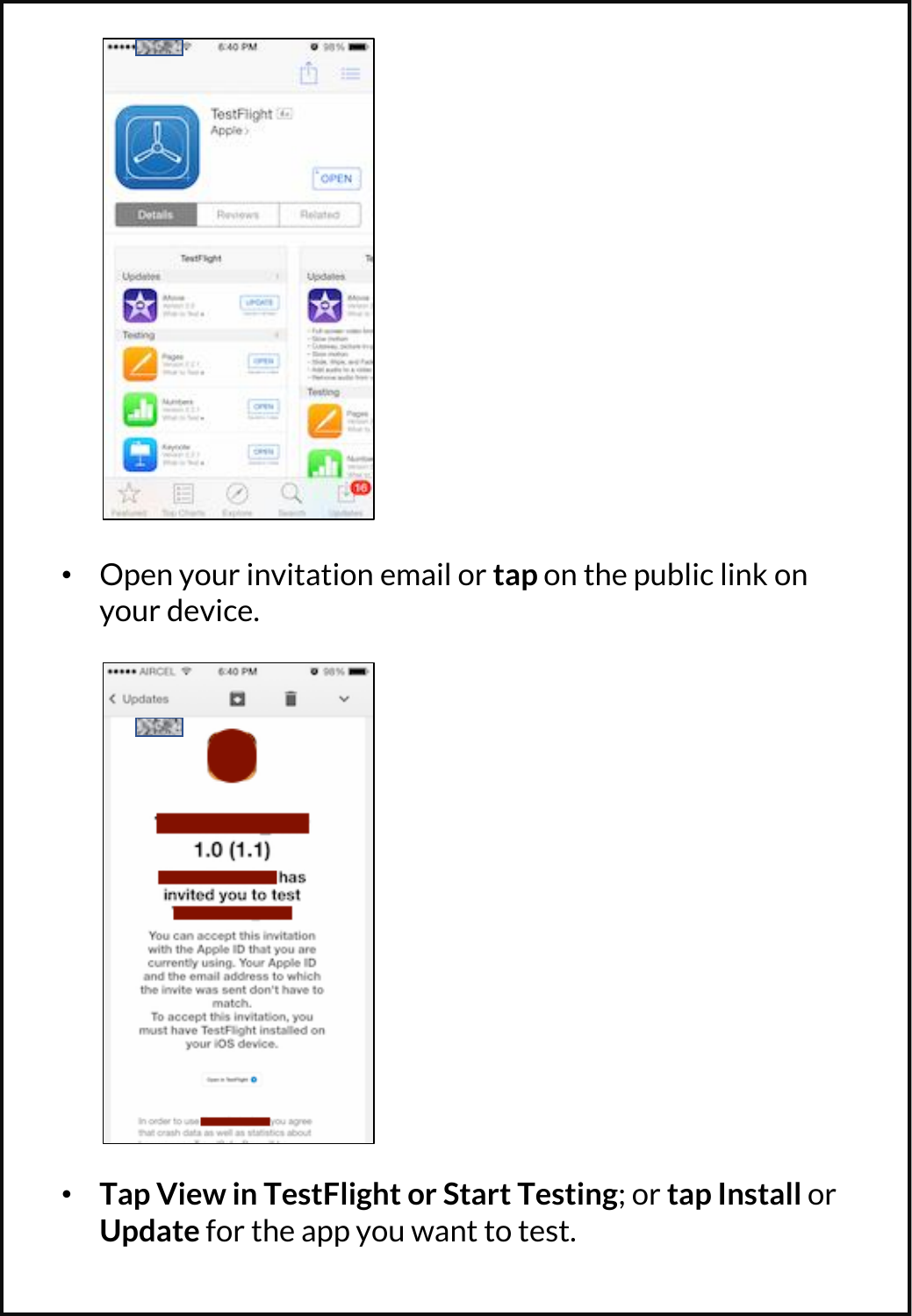Step 2: Feedback

#### **For devices running iOS 12.3 or earlier**

**Tap Send Feedback** to compose an email to the developer. The feedback email contains detailed information about the app and about your iOS device. You can also provide additional information, such as necessary screenshots and steps required to reproduce any issues.

- Open the TestFlight app on your device.
- From the Apps list, **tap** the app.
- Tap **Send Beta Feedback**.



- In the share dialog, tap **Include Screenshot** to choose one or more screenshots. If you don't want to send an attachment, tap **Don't Include Screenshot**.
- Add your comments (up to 2,000 characters), and optionally enter your email address if you were invited with a public link.
- Tap **Submit**.